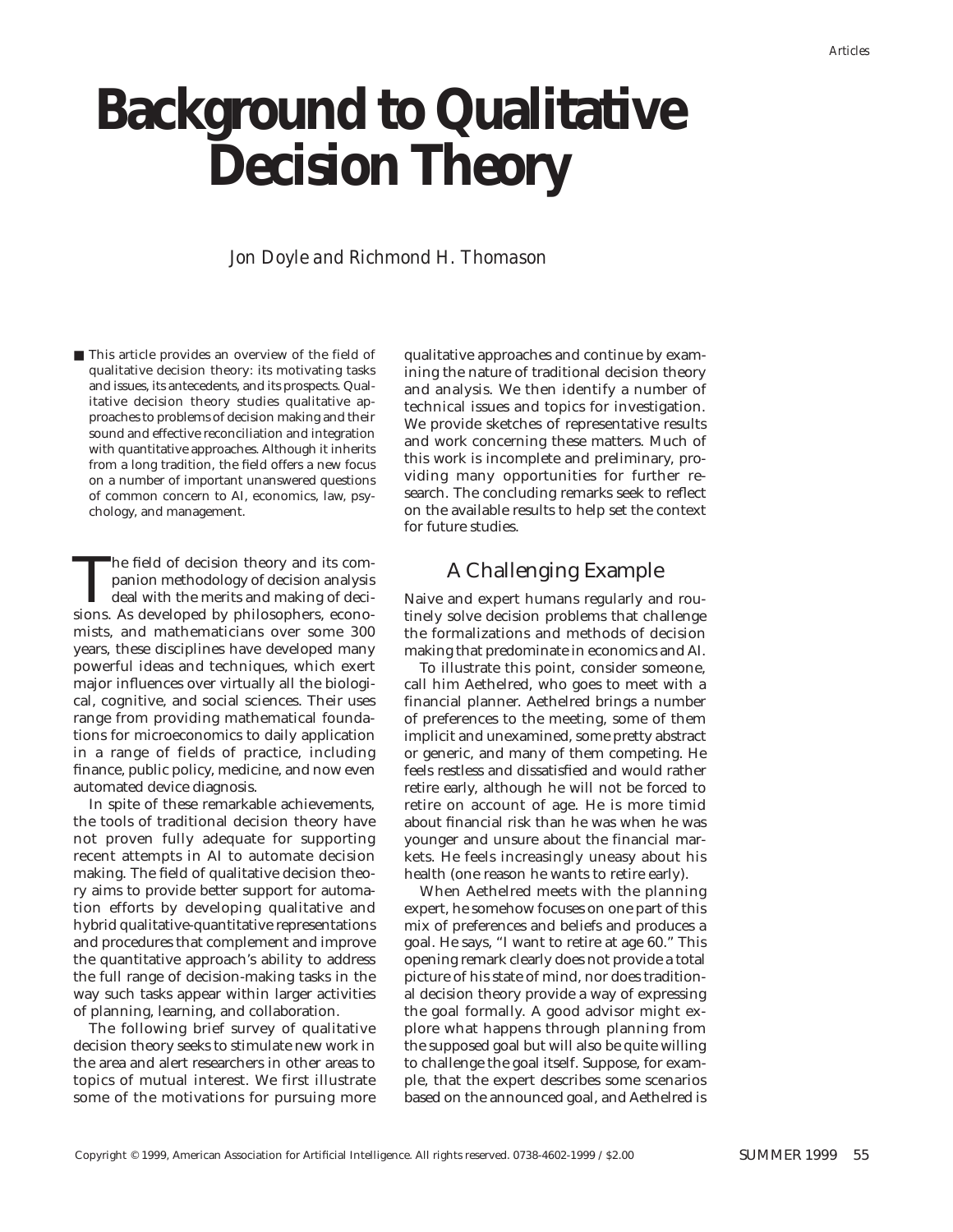unhappy with them all. The expert asks him why he wants to retire at 60. Aethelred finds he can't produce any very compelling reason. He chose the number 60 arbitrarily. His reasons for preserving his salary and employee benefits are much more compelling than his reasons for early retirement. The expert points out that a large proportion of early retirees are restless and dissatisfied with their retirement. At the end of the discussion, Aethelred's preferences (or the degrees of importance he attaches to preference factors) have changed. He decides to do nothing for at least five years and to try harder to enjoy his job before rethinking the matter. The expert has neither brainwashed nor compelled him but has instead helped Aethelred to reexamine and readjust his preferences.

*Naive and expert humans regularly and routinely solve decision problems that challenge the formalizations and methods of decision making that predominate in economics and AI.*

This scenario exhibits features typical of many formal and informal advising situations. The advisor initially knows nothing about the advisee's preferences, possessing only expectations developed from stereotypes and evidence provided by the advisee's current financial situation. The advisor develops better information about these preferences in the course of the advisory dialog, but some uncertainties might remain even at the end of the conversation. The same situation obtains concerning the advisee's beliefs and subjective probabilities, for which the advisor refines or corrects initial ignorance or expectations in the course of the interview. The advisor might also treat information about the advisee's beliefs differently from information about preferences; rather than simply accepting both types of information as parameters defining the financial planning problem, the advisor might challenge or seek to correct the client's views, for example, on the likelihood of inflation, the riskiness of certain investments, or the permanence of current government policies. In discussing both preference and probability information, the advisor and advisee mainly stick to generalities and explanations of reasons and assumptions; they do not descend, at least in the preliminary stages, to talk about specific probability or utility values.

The communications and actions illustrated in this scenario involve nothing out of the ordinary but challenge both the theory of expected utility and the formalisms used in AI planning systems because these make no provision for making decisions in cases where there is uncertainty about goals and preferences. Neither do they provide a satisfactory model for rational revision of goals and preferences, for using stereotypes concerning values and beliefs in modeling an advisee, or for the incremental extraction of information about either values or beliefs through a conversational medium. The scenario suggests the importance of these issues in advising tasks, but the issues also arise, perhaps even more strongly, in tasks involving planning and acting, for example, should Aethelred hire someone to manage his estate in accord with his preferences.

To better understand how to respond to these challenges, we first reexamine the nature of decision theory and its standard methods of application.

# Decision Theory and Its Discontents

Decision theory and decision analysis provide answers to four main questions:

**1. What Is a Decision?** A decision is a choice made by some entity of an action from some set of alternative actions.

Decision theory has nothing to say about actions—either about their nature or about how a set of them becomes available to the decision maker. The main branch of decision theory treats decisions of individual actors, and other branches treat decisions made by groups of individuals or groups of groups. We focus here on choices made by individual decision makers.

**2. What Makes a Decision Good?** A good decision identifies an alternative that the decision maker believes will prove at least as good as other alternative actions.

We here recount the standard answer about ideal decisions. Variant decision theories, touched on later, provide different answers, such as calling a decision good if it identifies an alternative that the decision maker considers good enough, even if not as good as other alternatives that might have been found through further deliberation.

**3. How Should One Formalize Evaluation of Decisions?** Good decisions are formally characterized as actions that maximize *expected utility,* a notion involving both belief and goodness.

Decision theory develops this notion in stages. Let *A* stand for the set of actions or alternatives. Decision theory first presumes an association of a set of *outcomes* with each action. As with actions, the theory says little about the nature of outcomes (for example, whether they range over long or short intervals of time) or about the factors that determine the association, leaving it to the decision analyst to decide these things. Let  $Ω$  stand for the set of all outcomes identified with any actions (the union of those associated with each action).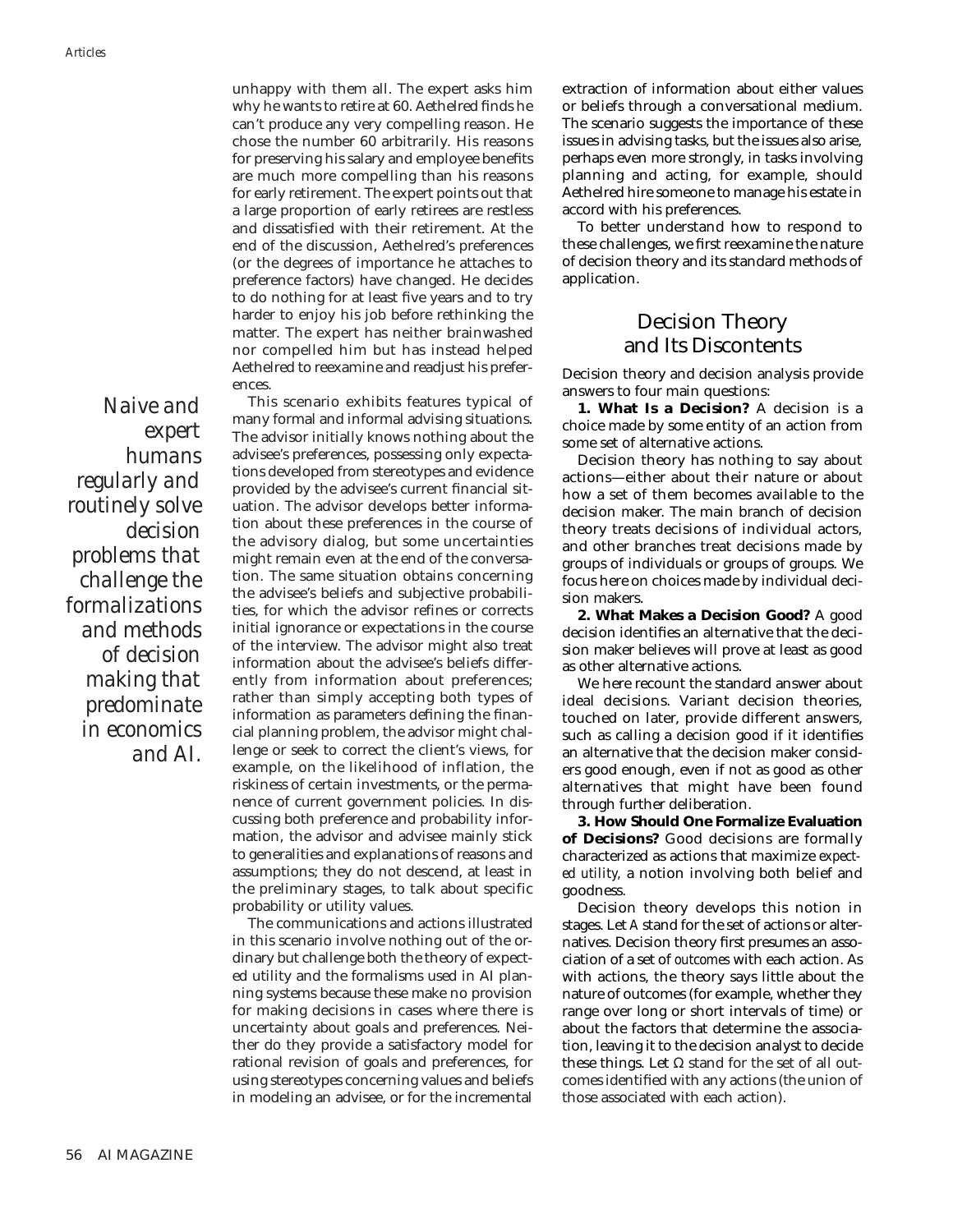Second, the theory presumes a measure *U* of outcome value that assigns a *utility U*(ω) to each outcome ω ∈ Ω. To make this assignment possible, the theory requires that outcomes be identified so as to have some determinate value or utility in the context of the decision under consideration to ensure that a single outcome cannot come about in ways that differ in value. Given this requirement, the theory takes outcomes as unrefinable because no refinements matter to the model of the decision.

Third, the theory presumes a measure of the probability of outcomes conditional on actions, with  $Pr(\omega | a)$  denoting the probability that outcome ω comes about after taking action  $a \in A$  in the situation under consideration.

Using these elements, the theory defines the expected utility *EU*(*a*) of an action *a* as the average utility of the outcomes associated with the alternative, weighting the utility of each outcome by the probability that the outcome results from the alternative, that is, *EU*(*a*) = ∫ <sup>Ω</sup>*U*(ω) *Pr*(ω | *a*)*d*ω.

Decision theory defines *rational* decision makers as those that always maximize expected utility. Again, we have described only the orthodox account; some approaches employ nonprobabilistic notions of belief, different notions of worth, or criteria other than expected utility maximization.

**4. How Should One Formulate the Decision Problem Confronting a Decision Maker?** One identifies alternatives, outcomes, probabilities, and utilities through an iterative process of hypothesizing, testing, and refining a sequence of tentative formulations.

One identifies the alternatives and outcomes through direct queries or knowledge of the circumstances. (How can you intervene in this situation? How do you evaluate the success of an intervention?) One assesses probabilities and utilities either through direct queries (How likely do you think this outcome is? How much would you be willing to pay for this outcome?) or indirectly by inferring them from patterns of hypothetical choices. The indirect approach exploits fundamental theorems of decision theory showing that certain patterns uniquely determine the probabilities and utilities. (In particular, Savage's [1972] representation theorem provides an isomorphism between rational preferences over uncertain outcomes and quantitative representations in terms of expected utility.) One repeatedly improves tentative identifications of alternatives, outcomes, probabilities, and utilities by evaluating their completeness, consistency, conceptual convenience, sensitivity to errors in assessment, and relation to intuitive judgments, if any. Complicated cases can require many iterations and substantial analytic effort to obtain a satisfactory decision formulation.

These central questions by no means exhaust the important practical or philosophical issues. Philosophical criticisms of utility-based approaches to good decisions go back at least to the debate over utilitarianism in the late eighteenth and early nineteenth centuries. They include doubts about the existence of any universal currency for reconciling very different sorts of goods and evils (see, for example, chapter 7 of Hare [1963] and Keeney and Raiffa [1976]), the possibility of estimating the outcomes of actions (especially over long periods of times), and the possibility of defining a legitimate measure of group welfare (especially in the context of actions that can change the membership of the group whose welfare is at stake).

The issues that arise in automated decision making recall some of the traditional philosophical questions but locate the debate in a new setting by focusing on the need for efficient reasoning in the very complex decisionmaking cases that can arise in human affairs. Quantitative representations of probability and utility, and procedures for computing with these representations, do provide an adequate framework for manual treatment of very simple decision problems, but they are less successful in more complicated and realistic cases.

For example, virtually every autonomous system, whether it be a robotic spacecraft exploring the solar system or a housecleaning robot exploring under a third-grader's bed, must possess the ability to formulate decisions in unforeseen settings. Performing these tasks might require unforeseen preferences and call for the structuring of the new decision problem by applying general guidelines to the particulars of the situation. Such creativity in individual decision making requires reasoning quite similar in quality to the advisory reasoning that we found in the "challenging example" presented earlier.

Simply attempting to mechanize elements of the traditional decision-analytic approach is challenging in itself and provides many highly useful projects. (See Linden, Hanks, and Lesh [1997], for example, for an application of multiattribute utility theory to infer user preferences over fully determinate outcomes.) One can get even further by seeking to apply standard knowledge representation methods for structuring and representing decision-analytic information, as can be seen in the developing field of automated decision-model construction. (See Wellman, Breese, and Goldman [1992] for an overview of this area.)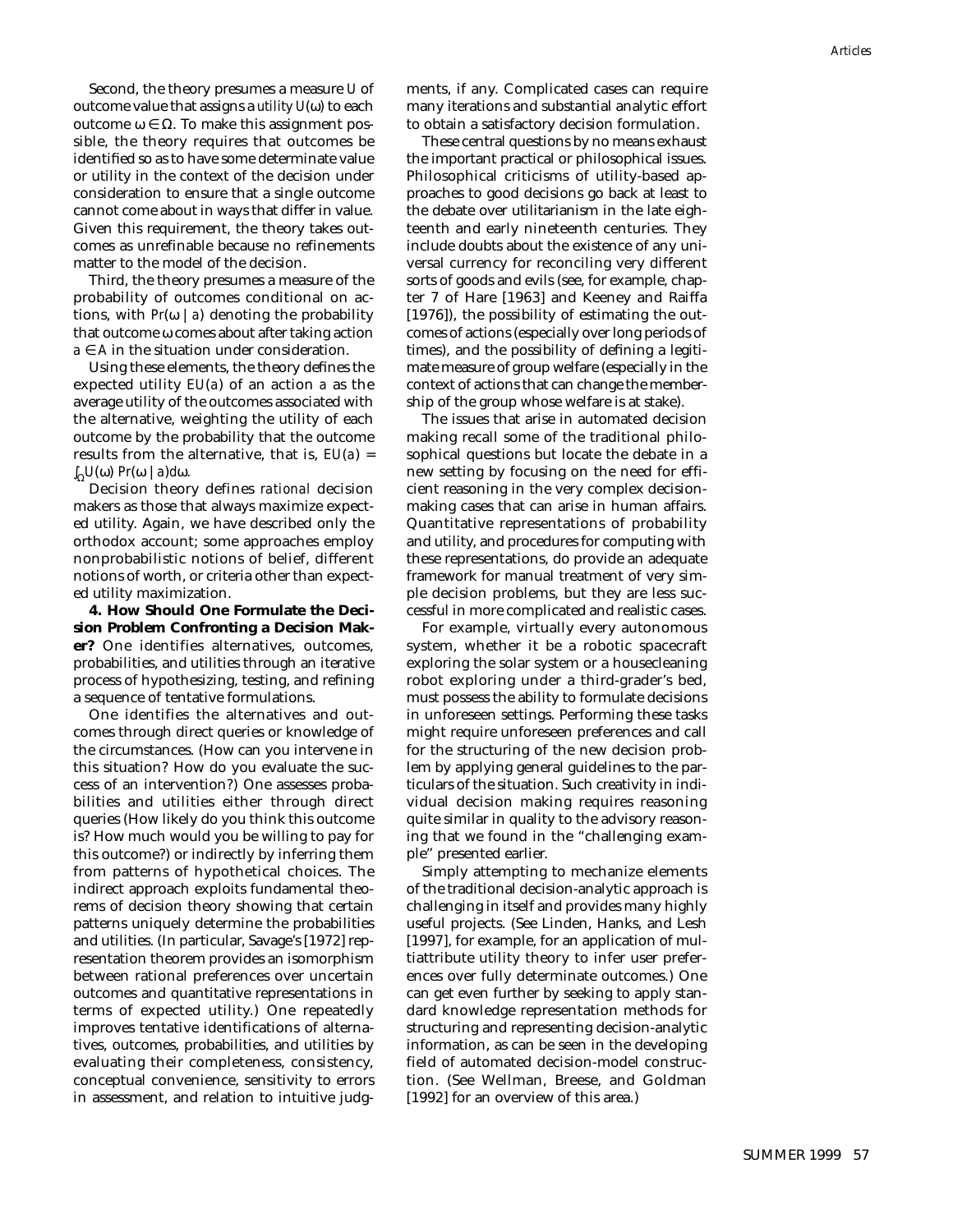*Traditional decision theory provides an account of the information that, in principle, suffices for making a rational decision. In practice, however, the decision maker might have never considered the type of choice in question and so might not happen to possess this information.*

The traditional decision-theoretic approach, however, fails on many counts to provide useful guidance for decision-making activities. It does not address making decisions in unforeseen circumstances or changing the assumptions that underlie decisions. It offers no means for capturing generic preferences (that is, preferences among classes, such as "I'd rather eat Italian than Chinese tonight") and other common human expressions of decision-making guidelines in convenient formal terms, even though such expressions compactly communicate large amounts of information at comfortable levels of detail. The traditional approach provides little help in modeling decision makers who exhibit discomfort with numeric tradeoffs or who exhibit outright inconsistency. Finally, the traditional approach provides little help in effectively representing and reasoning about decisions involving broad knowledge of the world and in communicating about the reasons for decisions in ways that humans will find intelligible. These failures severely limit the utility of the unadorned traditional concepts for automating autonomous decision making and, more generally, for eliciting decision-making information and guidelines from decision makers or communicating such information to decision makers or decision-making aids, such as emergency room physicians, executors of wills, governmental representatives, or even (one might hope) everyday software systems. Automating these abilities can require rethinking not only the classical approach to decision theory to take into account qualitative goals, generic preferences, and the changeability of preferences but also the usual approaches to planning and learning to relate their goals and methods to preferences and to base their decisions on decision-theoretic information rather than ad hoc rules (see Dean and Wellman [1989]).

Qualitative decision theory seeks to adapt or extend traditional decision-theoretic and analytic concepts to a broader context, building whenever possible on existing strengths. Doing this requires facing up to the limitations of traditional decision-theoretic conceptual tools. In some cases, such as how to best represent actions and outcomes, these limitations correspond to genuine unanswered questions about knowledge representation, questions reaching far beyond qualitative decision theory. In other cases, the limitations represent weaknesses of the quantitative representations and methods used, not of the underlying decision theory. Recent research has begun to tackle some of these problems, but others remain essentially unexplored.

## Information-Limited Rationality

Traditional decision theory provides an account of the information that, in principle, suffices for making a rational decision. In practice, however, the decision maker might have never considered the type of choice in question and so might not happen to possess this information. Groups seeking to come to decisions, as well as individual decision makers possessing group-like internal organizations (for example, "society of mind" agents), can harbor competing preferences and so might suffer additional limitations illustrated by Arrow's theorem, which shows the impossibility of combining group-member preferences in ways that meet conditions of ideal rationality (see Doyle and Wellman [1991] and Arrow [1959]). Even when a decision maker with coherent preferences knows how to obtain the information needed for a decision, the process can take an amount of time that, even if known, can exceed what is available or reasonable for deliberation, leading the deliberation to proceed without complete information. In other cases, the decision maker may feel quite sure that the decision in question requires only a few preferences already possessed, not the large number needed to relate all possible contingencies.

The need for an approach to decision making based on partial information provides a powerful motivation for a qualitative decision theory. Common experience shows people offering partial, abstract, generic, tentative, and uncertain information in explaining their decisions. This information includes qualitative probability ("I'm likely to need \$50,000 a year for retirement"), generic preference information ("I prefer investments in companies that respect the environment"), and generic goals ("I want to retire young enough to enjoy it"). If we wish a more direct model of the way people seem to think about decisions, we need to deal with such information and need models of deliberative reasoning that can make use of it in formulating and making decisions.

Because qualitative decision theory seeks to formalize reasonable decision making by relaxing the decision preconditions of classical decision theory, the study of qualitative decision making is closely related to the study of limited rationality (see, for example, Doyle [1992]). The recent work in qualitative decision theory, however, has not yet developed to the point where it has a distinct contribution to make to the field of limited rationality. Using notions such as expected value of information (Howard 1966) to guide the search for better or more complete decision-making information seems an obvious topic for pursuit here.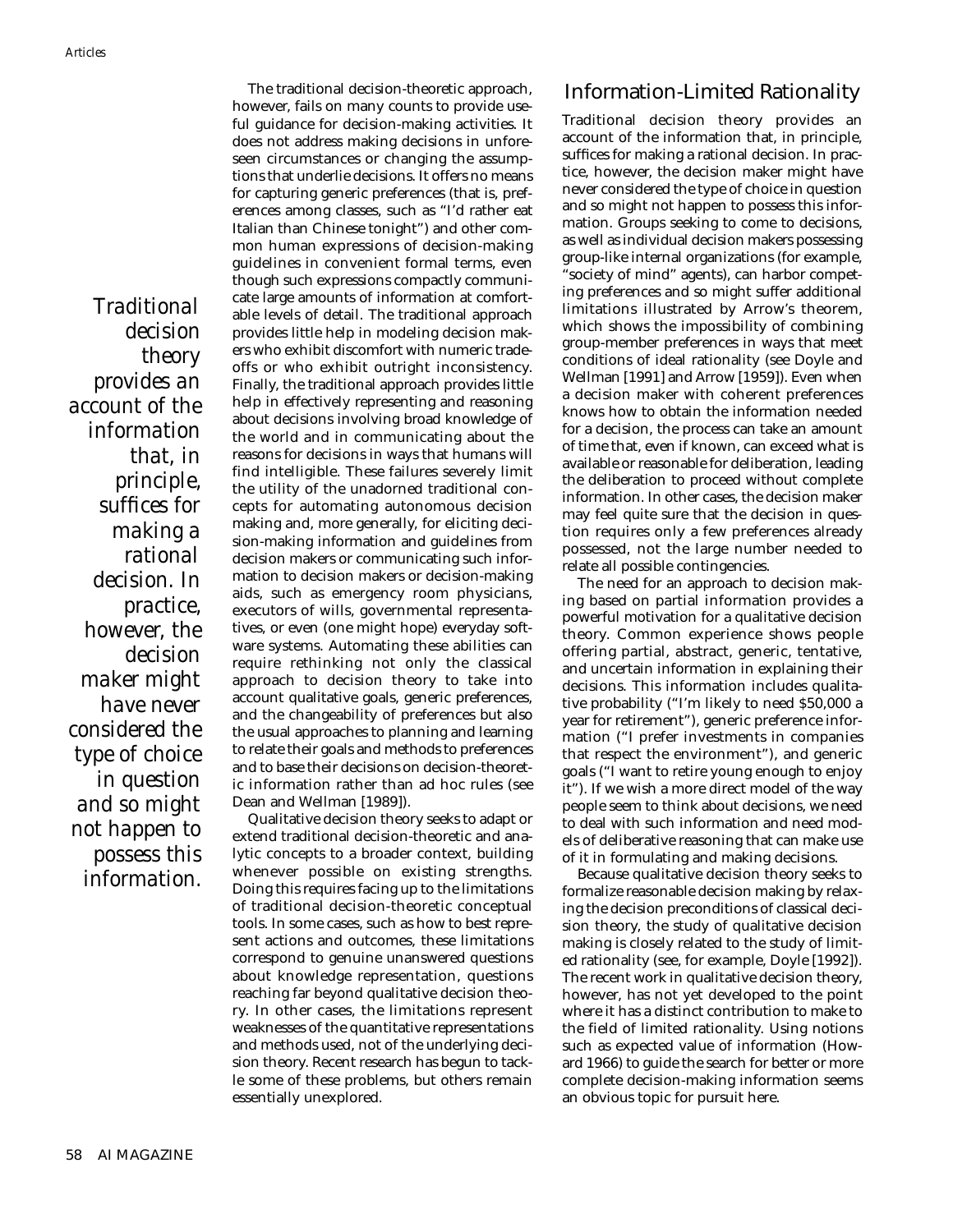## Formalization Tasks

Developing qualitative representations and methods for automated decision making and for direct models of the way people think about decisions leads to a variety of challenging formalization tasks. Some of these tasks concern the notions of alternative actions, outcomes, probabilities, and preferences that have already received substantial attention. For example, although decision theory takes outcomes as unrefinable, practical approaches must take the opposite view and seek to reveal an internal structure for outcomes that facilitates computation of probability and utility information (see, for example, Boutilier, Dean, and Hanks [1999]). This means interpreting these nominally unrefinable outcomes as constructs from sets of properties or attributes, a task that shades off into the much larger area of general knowledge representation. Beyond these well-developed topics, qualitative decision theory must also look for formalizations of a number of other notions.

Fortunately, AI and philosophical logic have developed formalizations of some of these notions already, although much remains undone. Of course, the usual standards of formalization apply. In particular, representations should have a sound semantics. The formalization should illuminate concepts and methods with deep theorems that aid mathematical analysis, computation, and reasoning. If possible, the formalization should also reflect familiar concepts and constructs and relax classical decision-theoretic concepts in reasonable ways.

#### Generic and Structural Information

Standard decision theory rests on qualitative foundations, expressed in terms of qualitative preference orders and comparisons among alternatives. Unfortunately, these foundations do not provide any ready way of expressing generic probabilities and preferences. Recent work has begun to address these gaps with active investigations of logics of probability and preference; work on multiattribute utility structures; partial probability theory; and variations from the standard decision-theoretic model, including possibilistic logic.

Work on qualitative representation of probabilistic information has explored several paths, notably qualitative probabilistic networks, logics of probability, and partial probabilities. *Qualitative probabilistic networks,* introduced by Wellman (1990b), directly represent generic probabilistic influences, for example, "The more likely that an investment has done well recently, the more likely it will do well in the future." Formal semantics for such generic probabilistic relationships bear close similarities to some logics of preferences discussed later. Direct logics of probability—as in the work of Haddawy (1991); Halpern (1990); and Bacchus, Grove, Halpern, and Koller (1996)—permit specification of properties of probability distributions without necessarily specifying particular values of the distribution. *Partial probability theory* relaxes classical probability by replacing a single probability measure by a family of such measures. A generalization of this idea to utility theory is discussed in Voorbraak (1997). Attractive as this idea might be as a mathematical approach to probabilistic uncertainty, the problem of providing a theory of reasoning with families of pure probabilities is challenging (see, for example, Ha and Haddawy [1998a]) and is likely to be even more challenging when utilities are brought into the picture.

Direct *logics of preference* have been studied in the philosophical literature; see, for example, Hansson (1996), Hansson (1990), and Packard (1975). Papers such as Wellman and Doyle (1991), Doyle, Shoham, and Wellman (1991), Boutilier (1994), Doyle and Wellman (1994), Mantha (1994), Tan and Pearl (1994a, 1994b), Doyle (1995), and Bell and Huang (1997) present variations on this approach. Logics of this kind are compatible with most of the other approaches described here and could serve as a useful way of organizing and comparing them.

It has recently occurred to many members of the AI community that *multiattribute utility,* developed in works such as Keeney and Raiffa (1976) and Fishburn (1977), can be an important component of a qualitative approach to decision theory. Multiattribute utility theory provides methods for constructing utility functions over several attributes of states by means of functional composition of subutility functions over subsets of the attributes. For example, a simple utility function might simply sum (or multiply) together subutility measures over each individual attribute. To our knowledge, Wellman (1985) presents the first detailed attempt to build on this work in the literature on qualitative decision theory (and even perhaps the first citation to it). Other papers that make use of multiattribute utility are Haddawy and Hanks (1998, 1992, 1990); Doyle, Shoham, and Wellman (1991); Wellman and Doyle (1992); Draper, Hanks, and Weld (1994); Linden, Hanks, and Lesh (1997); Boutilier, Brafman, and Geib (1997); Bacchus and Grove (1997, 1996, 1995); and Shoham (1997a, 1997b, 1997c). Some of these works begin development of languages for composing utility measures and construction of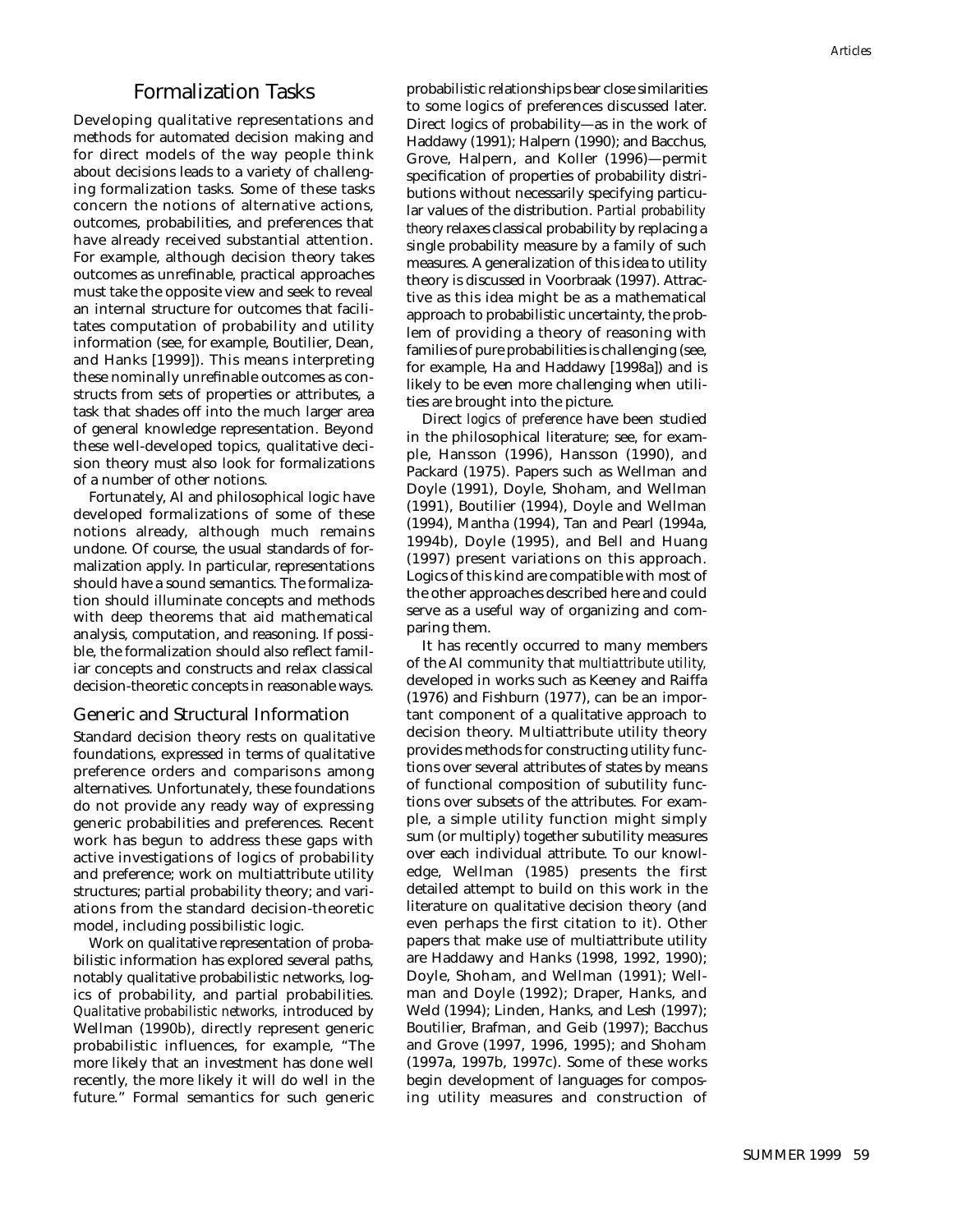libraries of standard forms for utility functions. Multiattribute decision theory identifies some basic structural forms here, but investigation of decision-specific forms and ways of organizing them holds much promise.

Now, multiattribute utility theory in itself merely provides a way of representing and calculating the classical utilities of outcomes by decomposing them into the utilities of the value-relevant factors that make up the outcomes. The theory becomes relevant to qualitative (or at least nonclassical) approaches to decision analysis only by combining the decomposition of utilities into factors with fixed assumptions about the independence of the values assigned to different factors and with defeasible (nonmonotonic) assumptions about the magnitudes of these values. The papers mentioned earlier explore this idea; perhaps the most ambitious application of this idea appears in Yoav Shoham's work. At the moment, much of this work remains unpublished, but it gives reason to hope that a formalism for decision theory might emerge from it that extends the Bayesian network representation of the structure of probability distributions to represent the structure of utility as well.

*Possibilistic logic* is an extension of possibility theory (Dubois and Prade 1986), a theory inspired in part by fuzzy logic. Possibility theory takes utilities into account, as well as probabilities, but provides a qualitative approach to decision problems by replacing numeric preferences and probabilities with linear orderings. To obtain nontrivial recommendations of actions and useful algorithms, additional assumptions need to be made: the scales for preferences and belief need to be interrelated, and a decisionmaking policy needs to be adopted, for example, a minimax policy. For discussion of this approach to utilities, see Dubois, Godo, et al. (1998); Dubois, Le Berre, et al. (1998); and Dubois, Prade, and Sabbadin (1997).

#### Properties of Decision Formulations

The decision-analytic process of formulating decisions naturally involves analyzing a number of properties of tentative formulations, such as stability under perturbations and agreement with intuitions. The set of properties grows significantly when formulations can involve partial information about alternatives, outcomes, probabilities, and utilities.

The most obvious properties of interest regarding probabilities and utilities concern the logical consistency and completeness of the partial specifications, especially when we think of the partial specifications as axioms that partially characterize the ultimate probability and utility measures. Decision analysis already involves taking new information provided by the decision maker being modeled and checking this information for consistency with past answers and for completeness to provide comparisons of all alternatives. The setting of partial formulations complicates this task here. In the usual setting, one easily ensures the comparability of all alternatives by simply hypothesizing a multiattribute utility function combining subutility functions over the different attributes of alternative actions. With partial formulations, one deals with families of utility functions that apparently force the reasoning required for user modeling to depend on special assumptions, especially assumptions concerning independence, making it crucial to identify plausible assumptions of this kind and analyze their relationship to the reasoning. See Boutilier et al. (1997) and Ha and Haddawy (1998b, 1997) for explicit investigations in this spirit of incremental preference representation methods.

The extra analysis induced by partial formulations is not a mere artifact of the formalism because one can view it as a more direct way of performing the standard perturbation analysis of decision analysis. One advantage of starting with qualitative formulations is that they force the analyst to capture the stable, qualitative information about comparisons directly, only proceeding to detailed quantitative comparisons once the stable core has been identified.

The most obvious properties of alternatives for analysis concern their relations to each other. Standard decision analysis already considers aspects of this issue in Savage's (1972) notion of "small worlds," that is, in choosing how one individuates alternatives and outcomes to avoid unnecessary complexity and to reduce the complexity to intelligible levels. The knowledgestructuring techniques of AI can help ensure intelligibility even when the formulation must contain great numbers of alternatives and outcomes. These techniques include the standard multiattribute techniques, in which one represents alternatives and outcomes as sets of attribute values, but also include methods for representing abstract attributes and taxonomic or other relations among these abstractions and the most concrete attributes.

The true power of abstractions of alternatives and outcomes comes to the fore when one considers similarity or distance relations among alternatives and outcomes that permit the decision analyst to group these objects into qualitatively different classes. These groupings satisfy one of the principal needs of decision-support systems—the need to provide a human deci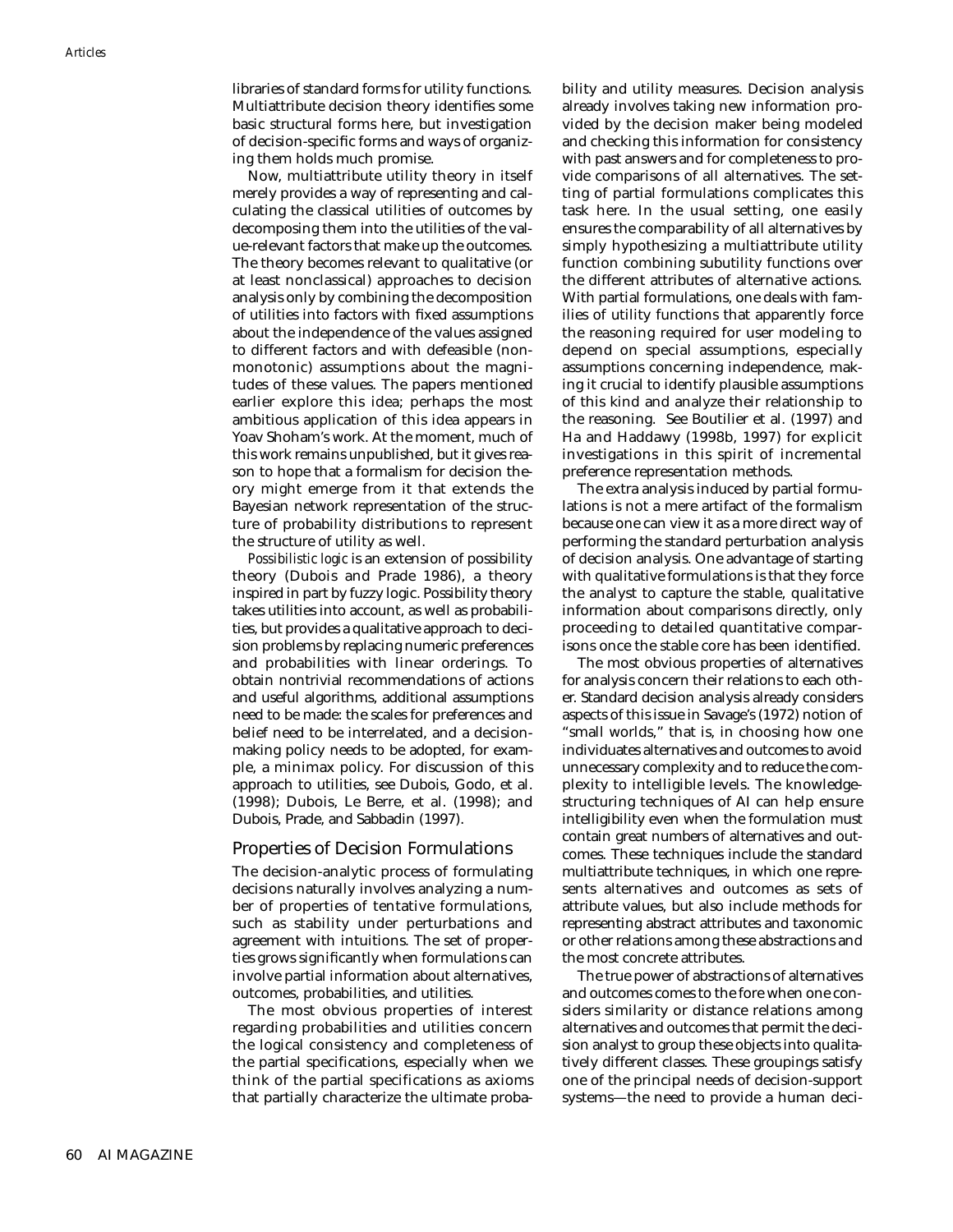sion maker with a set of meaningful options rather than an incomprehensibly large number of alternatives, most of which represent unimportant variations on each other. See Young (1997) for a detailed treatment of this issue, which uses similarity of utility as a grouping criterion. Similarity orderings play a prime role in case-based reasoning. It might prove very interesting to study the relation between similarity relations useful for decision formulation and those useful for case-based decision making, as in Chajewska et al. (1998) and Ha and Haddawy (1998b). Similarity orderings among alternatives also suggest other interesting decision-theoretic notions, such as formalizing notions of qualitatively optimal alternatives or probably approximately optimal decisions.

## Reasons and Explanations

People tend to recommend, explain, criticize, and excuse decisions in terms of generic preferences (for example, "He bought the Jaguar because he likes sports cars"). This tendency makes generic preferences important for communicating about decisions as well as for coming to decisions on the basis of partial information. The problem of formalizing generic preferences bears close connections to the problem of formalizing obligations, especially *conditional obligations.* Recently, the logic of conditional obligation has even been used as a basis for formalizing generic statements in natural language (see Asher and Morreau [1995]).

Conditional obligation forms the subject of a long-standing and increasingly sophisticated tradition in modal logic, begun in the first half of this century by Georg H. von Wright (1963). The more recent forms of this study draw on ideas from nonmonotonic logic (see Horty [1994, 1993]). The AI literature offers a corresponding argument-based approach to decision making in which reasoning identifies explicit reasons for alternatives, generic preferences, and other elements of decision formulations. These explicit reasons themselves can enter into reasoning about the decision formulation through comparisons of reasons with respect to importance measures and through a variety of methods for making decisions on the basis of the arguments represented by the reasons. Some papers in this tradition include Doyle (1980), Thomason (1993), Fox and Parsons (1997), van der Torre (1997), and van der Torre and Tan (1997).

Studies of argument-based decision making have also taken the opposite tack, using preferences to formalize the meanings of reasons and arguments, as in Doyle (1983), Shoham (1988), Doyle and Wellman (1991), and Doyle (1994).

## Revision of Preferences

Developing a satisfactory theory of decision capable of providing an account of rational preference revision—and, more generally, rational guidelines for decision-theoretic reasoning about novel circumstances—requires much foundational work.

The scarcity of work devoted to the rational revision of preferences seems remarkable in view of the attention that has been paid to rational belief revision and the many analogies between belief and preference (but see, for example, Jeffrey [1977]; Doyle [1990, 1983, 1980]; Georgeff and Rao [1995]; Shapiro, Lespérance, and Levesque [1995]; and Bell and Huang [1997]).

To some extent, lack of attention to preference revision might reflect a long-standing attitude in economics that preferences change very slowly compared to beliefs as well as a more general empiricist conception that beliefs and belief changes have something like a rational (logical) basis in experience but that desires and preferences stem from irrational or physiological processes. Such attitudes dissipate quickly as the topic turns to planning and acting in novel circumstances, which forms a requirement for all but the most circumscribed robots or human proxies. Novel circumstances call for creating preferences prior to revising or refining them. For example, on finding oneself living in or traveling through a strange town, it is necessary to reinvent the preferences needed for everyday life. Daily shopping decisions, for example, require standing preferences about where to shop and what brands to buy. Shopping preferences from one's previous life do not apply automatically to the new circumstances of different stores and different selections of goods on the shelves.

In such cases, theoreticians often refer to high-level standing goals, such as the goal to lead a good life. However, such references rarely say anything about the reasoning that could lead from such uninformative general goals to the specific preferences needed for daily activities. Generic preferences offer a more natural and more informative starting point for such reasoning. A generic preference, for example, for food stores that minimize driving time over those that minimize cost, could provide the sort of specific guidance needed for shopping decisions. Of course, once created in this fashion, specific preferences might require revision in light of experience. Indeed, if one interprets goals as generic preferences along the lines of Wellman and Doyle (1991) and Doyle, Shoham, and Wellman (1991), then standard deliberative methods such as sub-

*Developing a satisfactory theory of decision capable of providing an account of rational preference revision and, more generally, rational guidelines for decisiontheoretic reasoning about novel circumstances —requires much foundational work.*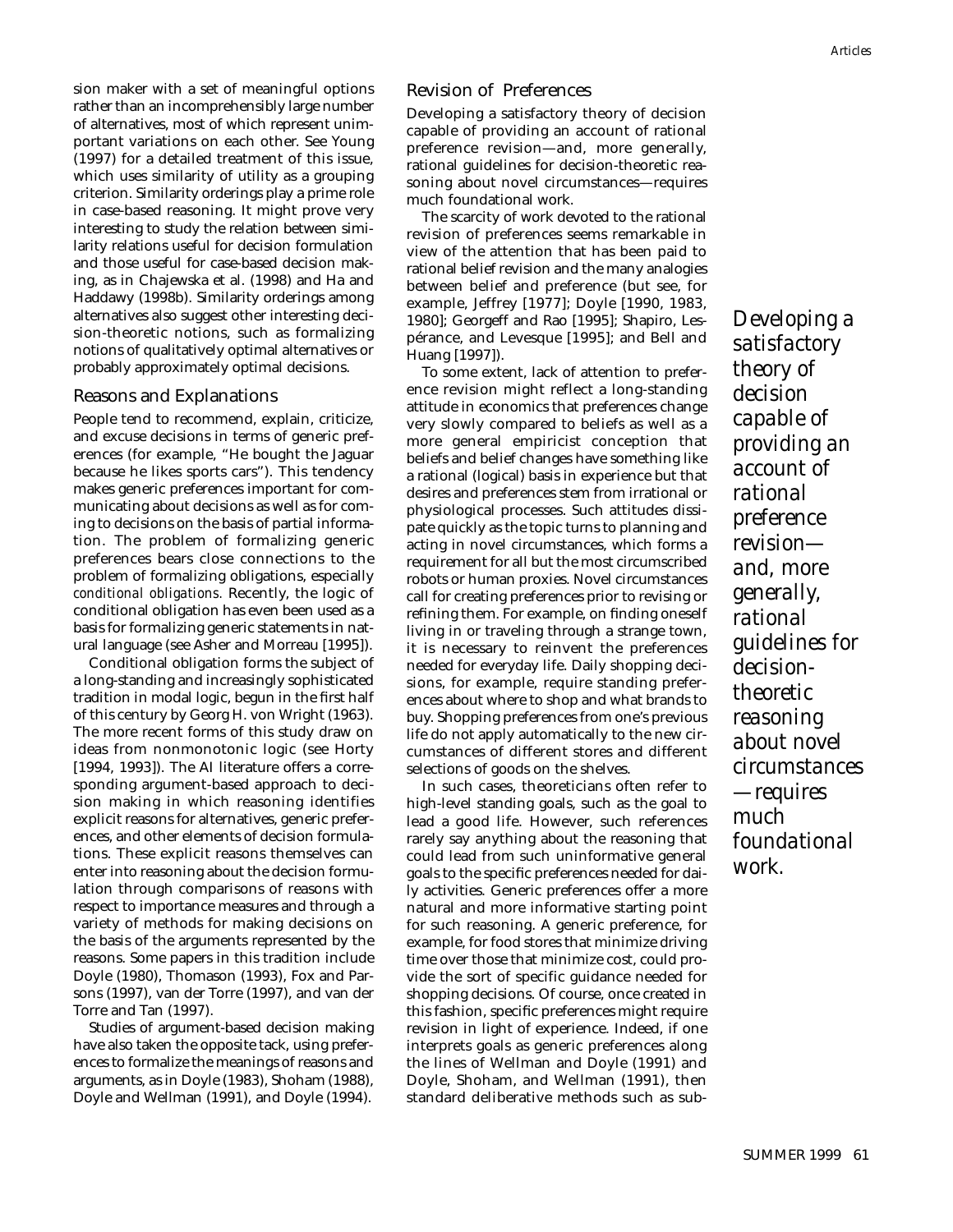goaling constitute reasoned adoption and abandonment of preferences. Ideas from casebased planning can prove useful in providing more complex forms of preference revision, although work in this area has not, as far as we know, dealt with the problem of goal modification (see, for instance, Hanks and Weld [1992] and Koehler [1996]).

## Practicable Qualitative Decision-Making Procedures

An adequate qualitative decision theory should go beyond the needs of formalizing a fairly broad spectrum of decision problems to provide decision-making methods that obtain solutions in many cases without numeric calculation. Some qualitative decision-making procedures have long standing in the literature, but others might await discovery.

Dominance relationships provide an important and common type of qualitative decisionmaking method. Speaking informally, a plan *p dominates* a plan *q* when one can be sure that adopting *p* would yield better outcomes than adopting *q*. Leonard Savage (1972) named the rule of preferring a dominating action *the surething principle*. Michael Wellman's (1990a) work showed how to formalize purely qualitative dominance reasoning and use it profitably in planning. Recent work by Brafman and Tennenholtz (1996) attempts to study such reasoning axiomatically to assess its usefulness as a practical decision-making method.

Work by Thomason and Horty (1996) provides at least one attempt to provide a formal foundation for dominance-based *causal* decision making. $<sup>1</sup>$  It develops a temporal formal-</sup> ism similar to those that have been proposed for nondeterministic, multiagent planning. The models of this system resemble the decision trees of Shafer (1997) but compare outcomes by means of a partial order instead of assigning quantitative utilities to outcomes. In this approach, the preference relation compares *histories,* each of which records the states that ensue as an agent executes the steps of a plan. In the simplest case, one can identify a history with the sequence of actions that make up the plan. In the nondeterministic case, a history also records acts of nature and other agents.

By making independence assumptions concerning the actions of different agents, one can define counterfactual selection functions in these models and consider perturbations of a history *h* in which a planning agent follows a plan *p* to obtain a set of *maximally close* histories in which the agent counterfactually follows another plan *q.* (Think of these perturbations as histories in which other agents act as they do in *h*.) These counterfactuals enable one to make sense of the phrase "would yield better outcomes" in the characterization of dominance. Formally, one can extend the preference relation over outcomes to a dominance relation over histories and prove the soundness of this notion of dominance, that is, that one can soundly embed any qualitative dominance model in a quantitative decision-theoretic model. The resulting quantitative theory represents an alternative version of decision theory that, although attracting some attention in the foundational decision-theoretic literature, appears unfamiliar to most computer scientists. For information about this causal version of decision theory, see Armendt (1988), Gibbard and Harper (1978), Eels (1982), and Lewis (1981).

## Agent Modeling

Formalized decision-making information should not exist in a vacuum but should be integrated in coherent ways into agent models developed in the broader fields of AI and distributed systems. The distributed agent models of Brafman and Tennenholtz (1996) provide an example of such integration at a theoretical level, and the market-oriented programming methodology of Wellman (1996) provides some practical foundations for such integration. Many practical agent architectures include elements of decision-making information, but a full integration tends to be lacking.

# Hybrid Representation and Reasoning

One need not limit qualitative decision-making techniques to explicit reasoning with qualitative information. Such reasoning can adequately address some tasks, but one should not expect purely qualitative information to settle the trade-off questions likely to be involved in the majority of practical decisions.

More generally, one should expect the need to represent every sort of decision-making information in different forms for different computational purposes, even within the same decision-making process. In the case of preferences, generic representations might provide the best basis for the reasoning involved in elicitation, revision, and reuse of preferences, but numeric re-representations of this same information might provide the best basis for computing expected utilities. These comparative advantages call for integrating qualitative and quantitative information even when the mechanisms one obtains in the end for mak-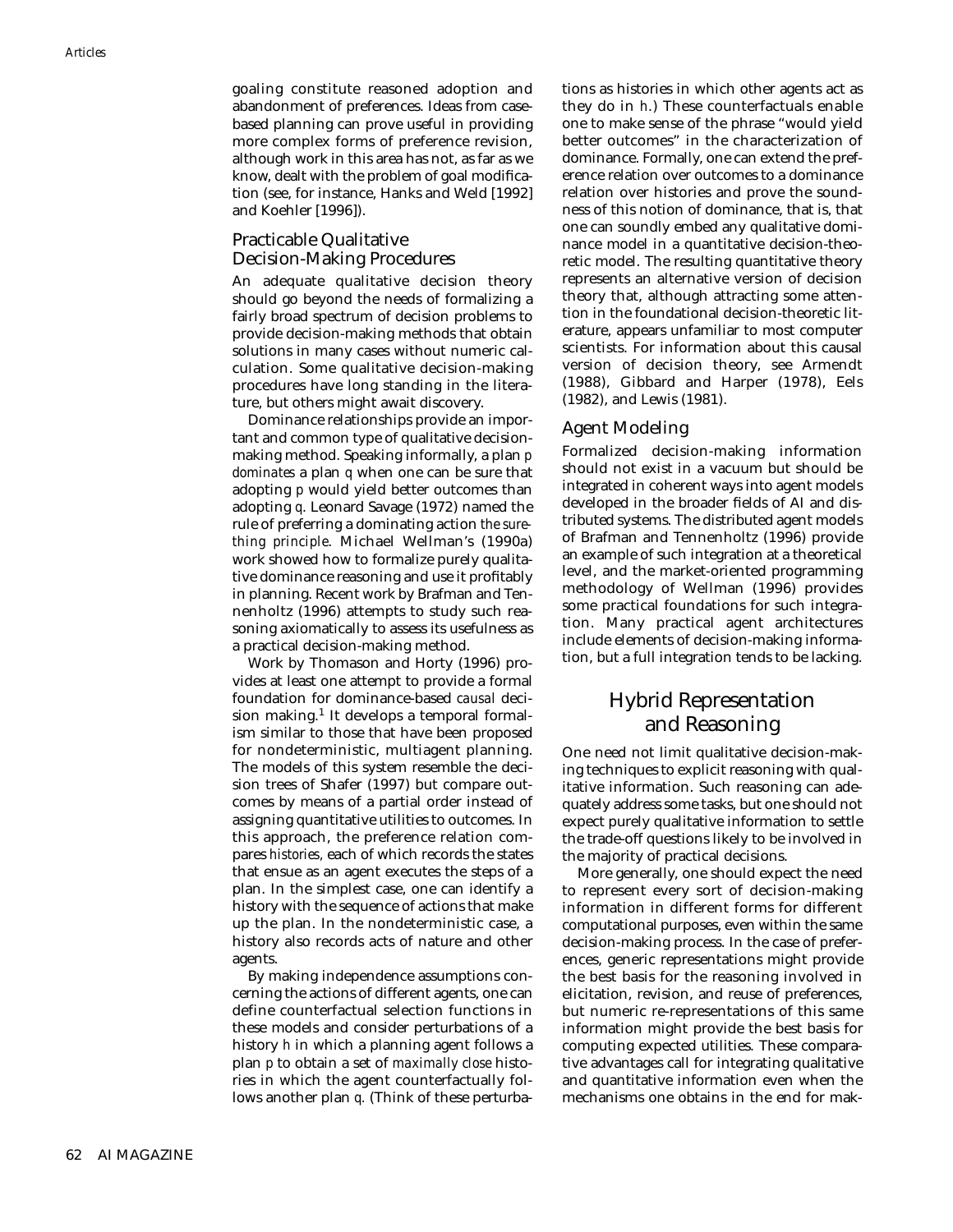## Qualitative Specification of Quantitative Models

Even when quantitative trade-offs prove necessary, the decision-making process can benefit from indirect use of the qualitative information. More specifically, the generic information might provide constraints that guide selection or construction of a quantitative utility measure. This approach draws on a lesson learned from the study of qualitative reasoning about physical systems (Berleant and Kuipers 1997; Sacks and Doyle 1992).

In this approach, the decision maker would perform most reasoning using ordinary quantitative utility functions in ways well known from decision analysis, especially in computing optimal choices and assessing the sensitivity of these choices to variations in probabilities. When this analysis reveals a deficiency in the current utility model, the analyst formulates the deficiency as a change in the qualitative specification of the utility function and uses the updated specification to compute a new utility function, either directly or as a modification to the previous one.

This approach could offer some attractive benefits: obtaining the efficient computations possible with numeric utility representations, yet preserving the intelligibility and easy modifiability of the qualitative constraints underlying the raw numbers. Making this idea work requires methods for constructing utility functions from generic constraints on preferences, a topic hardly explored to date.

#### Graphical Representations

Graphical representations of probability distributions, such as *Bayesian networks,* constitute perhaps the best-known hybrid representation. Bayesian networks simplify the specification of many useful probability distributions by using a network structure to encode relationships of probabilistic dependence and independence. The network specifies direct probabilistic dependence explicitly and probabilistic independence relationships implicitly. Each node in the network bears quantitative annotations that indicate the conditional probabilities of the node given the probabilities of the nodes on which it depends. Details of these representations can be found in many sources, for example, in Pearl (1988) and the article by Bruce D'Ambrosio (1999), also in this issue.

The success of Bayesian networks in representing probability information suggests extending these graphical methods to represent preference and utility information as well as to model and implement reasoning about expected utility. The most direct such extensions include *influence diagrams* (Howard and Matheson 1984), which add "value" nodes to Bayesian networks to indicate the dependence of utility on conditions described in the network, and the closely related representations found in Shafer's (1997) decision trees. Influence diagrams, however, constitute hybrid qualitative-quantitative representations of utility only in a weak sense because they only represent concrete utility functions, not qualitative or generic information about utility or preference. The more recent developments discussed earlier (Bacchus and Grove 1997, 1996, 1995; Moorhouse and McKee 1997; Shoham 1997a, 1997b, 1997c; Wellman and Doyle 1992; Wellman 1990a) specifically describing the structure of preference and utility functions do a better job of pointing the way toward hybrid representations for a qualitative decision theory.

# Decision Making in Context

Other issues for investigation relate to the roles and forms of qualitative decision-theoretic representations and reasoning as they enter into planning, collaboration, and learning of decision-making information. The obvious roles here concern the decisions made in the course of planning, collaboration, or learning, but the more important questions for the development of qualitative decision theory concern the identification of requirements or constraints placed on decision-theoretic representations by the informational and computational needs of these processes.

For example, several works have explored the role of utility in guiding learning, both in the elementary case of search and in higher-level processes of learning concepts and procedures (see, for example, Russell and Wefald [1991]; Doyle [1988]; Minton [1990]; and Gatch and DeJong [1996]). Are there specific types of preference especially useful in guiding learning? Going the other direction, how can one learn or adapt different types of generic preference and probability information through experience gained during the formulation process or retrospectively from the decision results?

We cannot provide a full discussion of these contextual issues here. Instead, we provide brief discussions of how they arise in planning and collaboration.

*More generally, one should expect the need to represent every sort of decisionmaking information in different forms for different computational purposes, even within the same decisionmaking process.*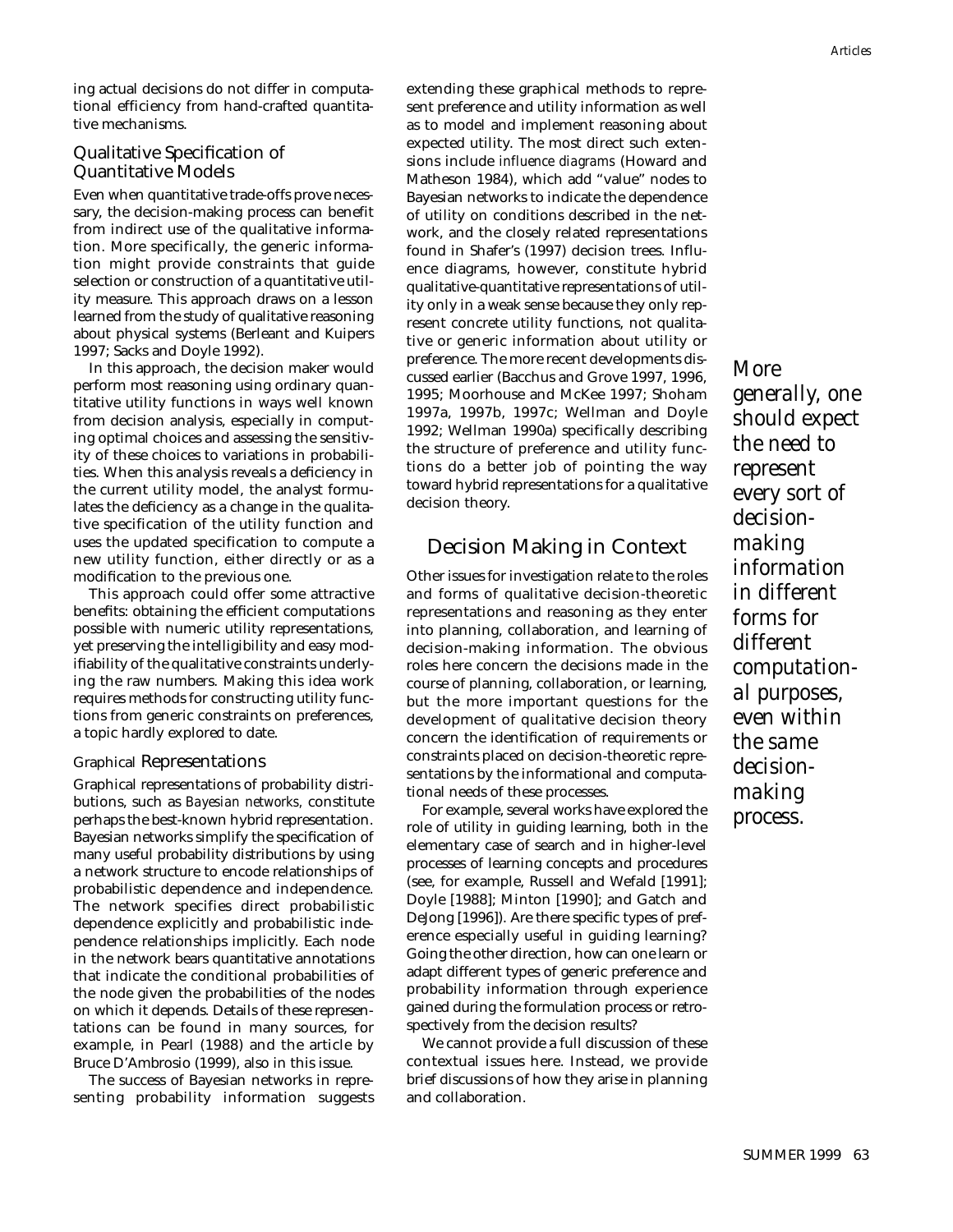## Decision-Theoretic Planning

Decision-theoretic planning has already grown into a substantial topic in its own right, as can be seen from the companion article on this topic (see the Blythe [1999] article, also in this issue). Much attention concerns how to structure the state spaces involved to make the problem feasible and how probability and utility information enter into planning decisions. In addition, growing attention has been directed toward determining the representations of probability and preference information most appropriate for planning deliberations. We have already mentioned Wellman's (1990a) work on dominance-based planning, which used qualitative probabilistic networks. A genuine departure from this work would seek to use qualitative or generic preference information as well (see, for example, Tan and Pearl [1994a, 1994b]). A more specific question is whether one can obtain such constraints by analyzing the particular objectives and underlying assumptions of a planning task. Complementary issues concerning identification of qualitatively different alternatives have already been discussed.

Another rich topic concerns how one determines the preferences and beliefs appropriate for specific planning tasks. The most familiar methods involve ordinary debriefing of experts or informants, as practiced by decision analysts. Less familiar but potentially rewarding techniques seek to infer such information from plans. Specifically, what information about the beliefs and preferences of the planner can one obtain from the subgoal relationships of a plan, from temporal ordering, or from other structural information? Can one infer when the satisfaction of one subgoal is more important than the satisfaction of another? How much do such inferences depend on the background knowledge used in constructing the plan?

## Sympathetic Planning

Successful collaboration depends on identifying and adopting preferences and other information adequate to make decisions on behalf of one's collaborators or to further their own or mutual objectives. One of the most common collaborative settings is that of advisory systems, which collaborate with their users to help solve the user's problems.

For example, in domains involving elements of uncertainty and risk, a user can seek the advice of an automated planning expert, not about alternative outcomes, which the user might understand full well, but about alternative courses of action or plans for obtaining desired outcomes. The user can hope to benefit from the computer's enhanced ability to search large plan spaces and perhaps from its greater domain knowledge. It goes without saying that the advice will not be appropriate unless it is based on an accurate model of the user's preferences. The task of the system then is one of decision-theoretic planning, in which the system holds beliefs (including probabilistic beliefs) constant and adjusts the utilities to accommodate the user. Thomason (1998) has called this task *sympathetic* planning, drawing on the common connotation of the word sympathy as feeling what another person feels, if only in a diluted way. As mentioned earlier, even if one uses a fully quantitative version of decision theory to evaluate the expected utility of plans, the need to elicit and explain models of preferences in terms familiar and convenient to the advisee will require a qualitative approach to representing utility. Common-sense reasoning and communication about decisions seem to treat risk as an independent ingredient ("I would like to spend less money on a trip, but I think travel by car is too unsafe this time of year") rather than integrate it into the alternatives by treating lotteries as the objects of preferences. Savage's representation of quantitative utilities in terms of preferences over lotteries is, of course, a fundamental theoretical idea but is not well suited to eliciting user preferences in task-oriented interviews.

Sympathetic planning tasks, as illustrated by the challenging example presented early in this article, exercise many of the representational and reasoning abilities desired of a qualitative approach to decision making, including formation of representations of the preferences of another, generation and evaluation of alternative actions, and revision of preferences. Sympathetic planning seems a natural and potentially useful extension of current planning systems, offering the challenge of integrating the planning with a version of decision theory that is able to cope with domains that involve uncertainty, substantial variation in the utilities of outcomes, and users who might differ substantially in their needs and preferences. Recent research trends indicate growing interest in the problem of sympathetic planning (see Ha and Haddawy [1998b, 1997b]; Boutiler et al. [1997]; and Boutilier, Brafman, and Geib [1997]), although to our knowledge, almost nobody develops advisory systems that use decision theory as the foundation of their advice.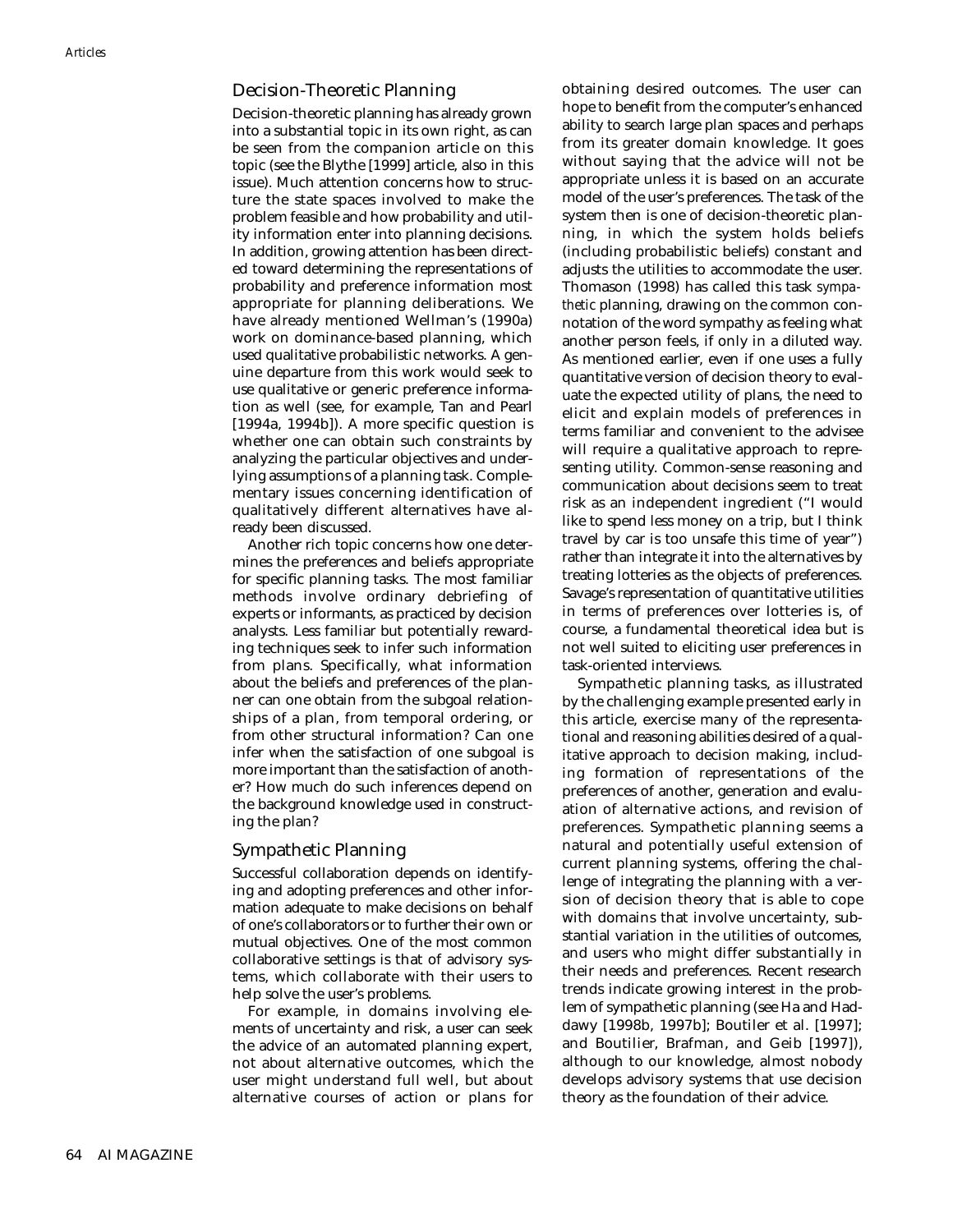## Conclusion

Formal studies of decision making have their origins in the seventeenth century, reaching a point of maturity in the mid and late 1940s with reasonably solid mathematical foundations and reasonably practical quantitative methods. Just as it attained this maturity, however, Herbert Simon and others led an exodus from the new theory, charging it with requiring excessive information, memory, and reasoning power. The critique hardly budged the main part of decision theory but led to exploration and development of the notion of qualitative goals (generalizing Simon's utility aspiration levels), formalization of goal-based problem solving, and the modern field of AI. Work on reasoned deliberation then proceeded largely oblivious to the notions of economic decision theory, facing instead large hurdles posed by fundamental representational issues and inadequate computational tools. The new areas eventually developed to the point where researchers realized the need to reconnect the methods of AI with the qualitative foundations and quantitative methods of economics.

Although the field of qualitative decision theory benefits from the substantial contributions of economic decision analysis and AI, many central questions of interest remain unanswered by the relatively small literature produced by recent studies, to the point where this brief survey constitutes more an indication of directions for future work than a presentation of answered questions. Although the existing literature reveals an emerging field with some promising ideas and potentially important applications, a large gap still separates the ideas from workable applications. Development of foundations for qualitative decision theory might require as much effort as the earlier development of foundations for quantitative decision theory. One might identify the most important trends as grappling in one way or another with the challenge of reworking a field that provides powerful theoretical arguments for representations of preferences that are not at all commonsensical and that can be difficult to elicit. How to emerge from this foundational stage with an apparatus that will integrate with problem-solving applications remains unclear at present. Lack of a single dominant approach also complicates matters; different people have quite different ideas about how to proceed. It might take a while for a few dominant paradigms to emerge, but we fully expect further studies to yield expansions of decision theory that serve applications well.

#### Acknowledgments

The preceding presentation reflects our debts to the participants of the 1997 AAAI Spring Symposium on Qualitative Preferences in Deliberation and Practical Reasoning, especially to Fahiem Bacchus, Dov Monderer, and Craig Boutilier for their summary presentations, although the organization of the current text stems most directly from our own background outlines for symposium presentations and from Thomason (1998). We thank Peter Haddawy for very helpful material improvements to a draft of this article. Doyle gratefully acknowledges support from the Defense Advanced Research Projects Agency under contract F30602-97-1-0193.

#### Note

1. The statement and proof of the soundness theorem in Section 7 of Thomason and Horty (1996) are flawed. See www.eecs.umich.edu/~rthomaso/dominance.html for a corrected version.

#### References

Armendt, B. 1988. Conditional Preference and Causal Expected Utility. In *Causation in Decision, Belief Change, and Statistics, Volume 2,* eds. W. L. Harper and B. Skyrms, 3–24. Dordrecht, The Netherlands: Kluwer Academic.

Arrow, K. J. 1959. Rational Choice Functions and Orderings. *Econometrica* 26:121–127.

Asher, N., and Morreau, M. 1995. What Some Generic Sentences Mean. In *The Generic Book,* eds. G. Carlson and F. J. Pelletier, 300–338. Chicago: Chicago University Press.

Bacchus, F., and Grove, A. 1997. Independence in Qualitative Decision Theory. Paper Presented at the AAAI Spring Symposium on Qualitative Preferences in Deliberation and Practical Reasoning, 24–26 March, Stanford, California.

Bacchus, F., and Grove, A. 1996. Utility Independence in Qualitative Decision Theory. In *KR'96: Principles of Knowledge Representation and Reasoning,* eds. L. C. Aiello, J. Doyle, and S. Shapiro, 542–552. San Francisco, Calif.: Morgan Kaufmann.

Bacchus, F., and Grove, A. 1995. Graphical Models for Preference and Utility. In *Proceedings of the Eleventh Conference on Uncertainty in Artificial Intelligence,* 3–10. San Francisco, Calif.: Morgan Kaufmann.

Bacchus, F.; Grove, A. J.; Halpern, J. Y.; and Koller, D. 1996. From Statistical Knowledge Bases to Degrees of Belief. *Artificial Intelligence* 87(1–2): 75–143.

Bell, J., and Huang, Z. 1997. Dynamic Goal Hierarchies. Paper Presented at the AAAI Spring Symposium on Qualitative Preferences in Deliberation and Practical Reasoning, 24–26 March, Stanford, California.

Berleant, D., and Kuipers, B. J. 1997. Qualitative and Quantitative Simulation: Bridging the Gap. *Artificial Intelligence* 95(2): 215–255.

*Although the existing literature reveals an emerging field with some promising ideas and potentially important applications, a large gap still separates the ideas from workable applications.*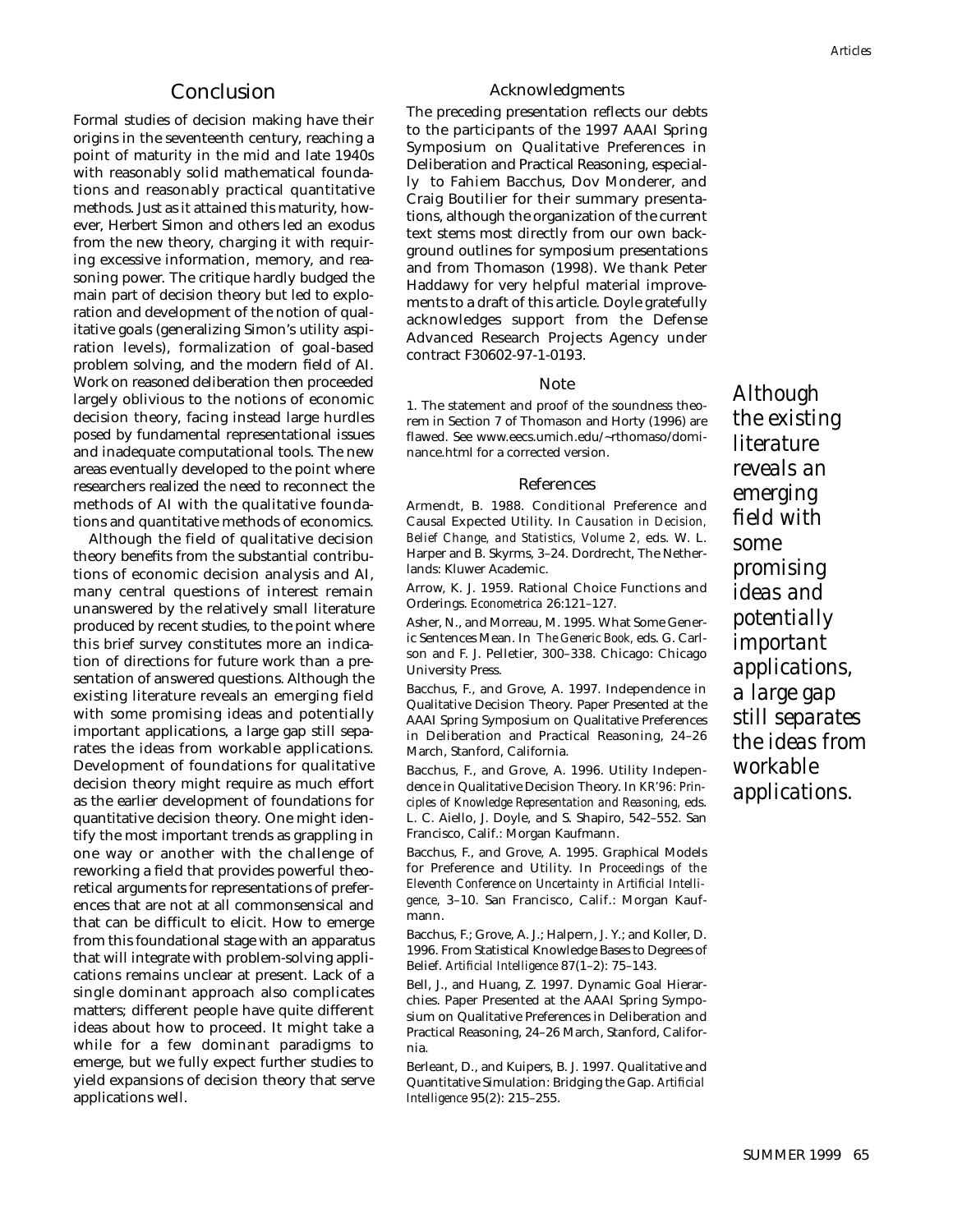Blythe, J. 1999. Decision-Theoretic Planning. *AI Magazine* 20(2). Forthcoming.

Boutilier, C. 1994. Defeasible Preferences and Goal Derivation, Department of Computer Science, University of British Columbia. Available at www.cs. ubc.ca/spider/cebly/craig.html.

Boutilier, C.; Brafman, R.; and Geib, C. 1997. Prioritized Goal Decomposition of Markov Decision Processes: Towards a Synthesis of Classical and Decision-Theoretic Planning. In Proceedings of the Fifteenth International Joint Conference on Artificial Intelligence, ed. M. Pollack, 1156–1163. Menlo Park, Calif.: International Joint Conferences on Artificial Intelligence.

Boutilier, C.; Brafman, R.; Geib, C.; and Poole, D. 1997. A Constraint-Based Approach to Preference Elicitation and Decision Making. Paper presented at the AAAI Spring Symposium on Qualitative Preferences in Deliberation and Practical Reasoning, 24–26 March, Stanford, California.

Boutilier, C.; Dean, T.; and Hanks, S. 1999. Decision-Theoretic Planning: Structural Assumptions and Computational Leverage. *Journal of Artificial Intelligence Research* 10. Forthcoming.

Brafman, R. I., and Tennenholtz, M. 1996. On the Axiomatization of Qualitative Decision Criteria. In *Proceedings of the Thirteenth National Conference on Artificial Intelligence and the Ninth Innovative Applications of Artificial Intelligence Conference, Volume 1,* eds. H. Shrobe and T. Senator, 76–81. Menlo Park, Calif.: AAAI Press.

Chajewska, U.; Getoor, L.; Norman, J.; and Shahar, Y. 1998. Utility Elicitation as a Classification Problem. In *Proceedings of the Fourteenth Conference on Uncertainty in Artificial Intelligence,* 79–88. San Francisco, Calif.: Morgan Kaufmann.

D'Ambrosio, B. 1999. Inference in Bayesian Networks. *AI Magazine* 20(2). Forthcoming.

Dean, T., and Wellman, M. P. 1989. On the Value of Goals. In Proceedings of the Rochester Planning Workshop: From Formal Systems to Practical Systems, eds. J. Tenenberg, J. Weber, and J. Allen, 129–140. Technical report, 284, Computer Science Department, University of Rochester.

Doyle, J. 1995. Contextual Equivalence and Ceteris Paribus Comparatives. Unpublished manuscript, Laboratory for Computer Science, Massachusetts Institute of Technology. Available at www.medg.lcs. mit.edu/doyle.

Doyle, J. 1994. Reasoned Assumptions and Rational Psychology. *Fundamenta Informaticae* 20(1–3): 35–73.

Doyle, J. 1992. Rationality and Its Roles in Reasoning. *Computational Intelligence* 8(2): 376–409.

Doyle, J. 1991. Rational Belief Revision. In *KR'91: Principles of Knowledge Representation and Reasoning,* eds. J. F. Allen, R. Fikes, and E. Sandewall, 163–174. San Francisco, Calif.: Morgan Kaufmann.

Doyle, J. 1990. Rational Belief Revision. Paper presented at the Third International Workshop on Nonmonotonic Reasoning, 31 May – 3 June, Stanford, California. Available at www.medg.lcs.mit.edu/doyle /ftp/rbr90.ps.

Doyle, J. 1988. On Rationality and Learning. Techni-

cal report, CS-88-122, Computer Science Department, Carnegie-Mellon University.

Doyle, J. 1983. Some Theories of Reasoned Assumptions. Technical report, CMU-CS-83-125, Department of Computer Science, Carnegie Mellon University.

Doyle, J. 1980. A Model for Deliberation, Action, and Introspection. Technical report, AI TR 581, Artificial Intelligence Laboratory, Massachusetts Institute of Technology.

Doyle, J., and Wellman, M. P. 1994. Representing Preferences as Ceteris Paribus Comparatives. In Decision-Theoretic Planning, 69–75. Technical report SS-94-06, Menlo Park, Calif.: American Association for Artificial Intelligence.

Doyle, J., and Wellman, M. P. 1991. Impediments to Universal Preference-Based Default Theories. *Artificial Intelligence* 49(1–3): 97.

Doyle, J.; Shoham, Y.; and Wellman, M. P. 1991. A Logic of Relative Desire (Preliminary report). In *Proceedings of the Sixth International Symposium on Methodologies for Intelligent Systems,* ed. Z. Ras, 16–31. Lecture Notes in Computer Science. Berlin: Springer-Verlag.

Draper, D.; Hanks, S.; and Weld, D. 1994. Probabilistic Planning with Information Gathering and Contingent Execution. In *Proceedings of the Second International Conference on AI Planning Systems,* ed. K. Hammond, 31–36. Menlo Park, Calif.: AAAI Press.

Dubois, D., and Prade, H. 1986. *Possibility Theory: An Approach to Computerized Processing of Uncertainty.* New York: Plenum.

Dubois, D.; Prade, H.; and Sabbadin, R. 1997. A Possibilistic Logic Machinery for Qualitative Decision. Paper presented at the AAAI Spring Symposium on Qualitative Preferences in Deliberation and Practical Reasoning, 24–26 March, Stanford, California.

Dubois, D.; Godo, L.; Prade, H.; and Zapico, A. 1998. Making Decision in a Qualitative Setting: From Decision under Uncertainty to Case-Based Decision. In *KR'98: Principles of Knowledge Representation and Reasoning,* eds. A. G. Cohn, L. Schubert, and S. C. Shapiro, 594–605. San Francisco, Calif.: Morgan Kaufmann.

Dubois, D.; Le Berre, D.; Prade, H.; and Sabbadin, R. 1998. Logical Representation and Computation of Optimal Decisions in a Qualitative Setting. In *Proceedings of the Fifteenth National Conference on Artificial Intelligence,* 588–593. Menlo Park, Calif.: AAAI Press.

Eels, E. 1982. *Rational Decision and Causality.* Cambridge, U.K.: Cambridge University Press.

Fishburn, P. C. 1977. Multiattribute Utilities in Expected Utility Theory. In *Conflicting Objectives in Decisions,* eds. D. E. Bell, R. L. Keeney, and H. Raiffa, 172–196. New York: Wiley.

Fox, J., and Parsons, S. 1997. On Using Arguments for Reasoning about Actions and Values. Paper presented at the AAAI Spring Symposium on Qualitative Preferences in Deliberation and Practical Reasoning, 24–26 March, Stanford, California.

Georgeff, M., and Rao, A. 1995. The Semantics of Intention Maintenance for Rational Agents. In Proceedings of the Fourteenth International Joint Conference on Artificial Intelligence, ed. C. Mellish, 704–710. Menlo Park, Calif.: International Joint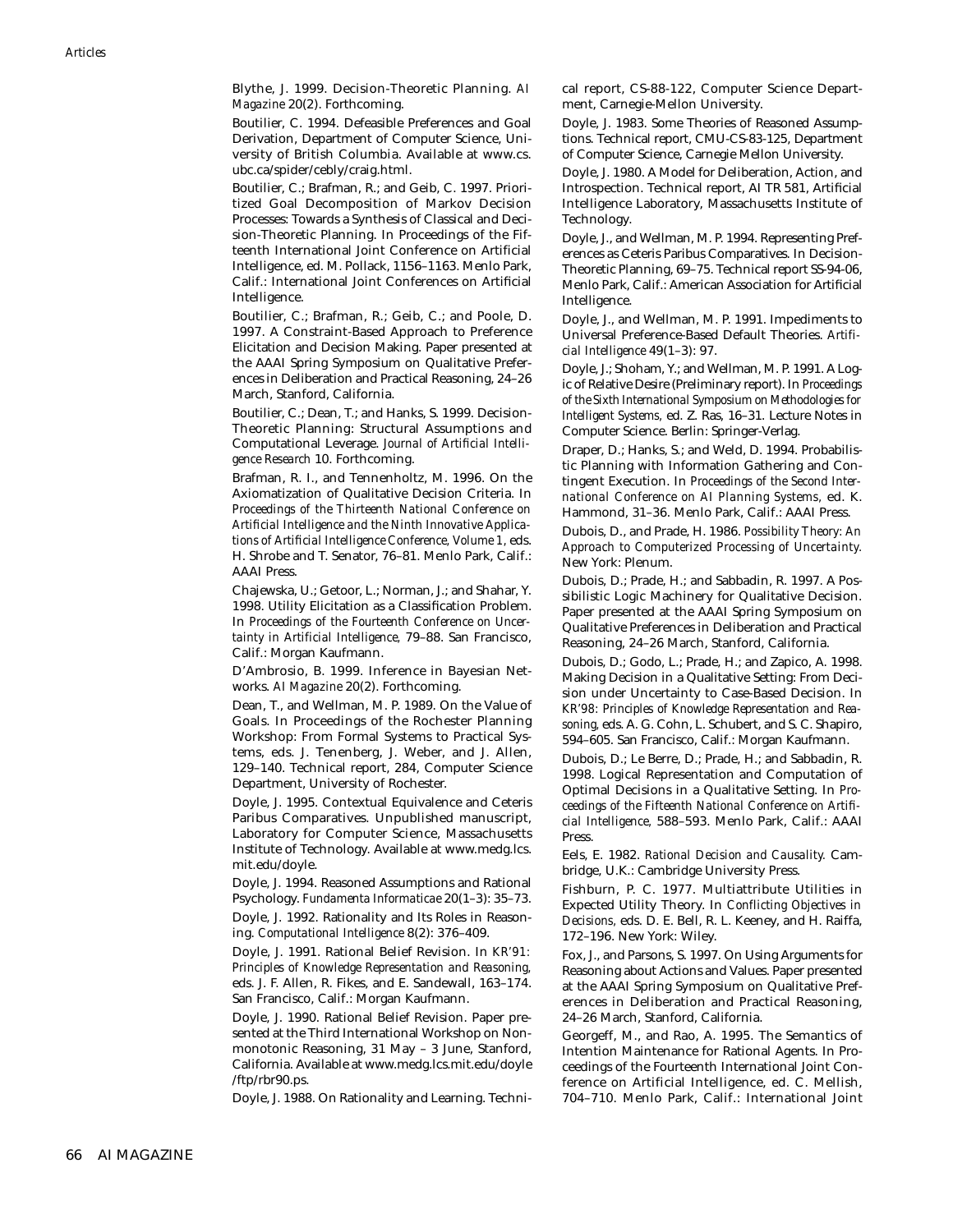Conferences on Artificial Intelligence.

Gibbard, A. F., and Harper, W. L. 1978. Counterfactuals and Two Kinds of Expected Utility. In *Foundations and Applications of Decision Theory,* eds. C. Hooker, J. Leach, and E. McClennen, 125–162. Dordrecht, The Netherlands: D. Reidel.

Gratch, J., and DeJong, G. 1996. A Statistical Approach to Adaptive Problem Solving. *Artificial Intelligence* 88(1–2): 101–142.

Ha, V., and Haddawy, P. 1998a. Geometric Foundations for Interval-Based Probabilities. In *KR'98: Principles of Knowledge Representation and Reasoning,* eds. A. G. Cohn, L. Schubert, and S. C. Shapiro, 582–593. San Francisco, Calif.: Morgan Kaufmann.

Ha, V., and Haddawy, P. 1998b. Toward Case-Based Preference Elicitation: Similarity Measures on Preference Structures. In *Proceedings of the Fourteenth Conference on Uncertainty in Artificial Intelligence,* 193–201. San Francisco, Calif.: Morgan Kaufmann.

Ha, V., and Haddawy, P. 1997. Problem-Focused Incremental Elicitation of Multi-Attribute Utility Models. In *Proceedings of the Thirteenth Conference on Uncertainty in Artificial Intelligence (UAI-97),* 215–222. San Francisco, Calif.: Morgan Kaufmann.

Haddawy, P. 1991. A Temporal Probability Logic for Representing Actions. In *Principles of Knowledge Representation and Reasoning: Proceedings of the Second International Conference,* 313–324. San Francisco, Calif.: Morgan Kaufmann.

Haddawy, P., and Hanks, S. 1998. Utility Models for Goal-Directed Decision-Theoretic Planners. *Computational Intelligence* 14(3): 392–429.

Haddawy, P., and Hanks, S. 1992. Representations of Decision-Theoretic Planning: Utility Functions for Deadline Goals. In *KR'92. Principles of Knowledge Representation and Reasoning: Proceedings of the Third International Conference,* eds. B. Nebel, C. Rich, and W. Swartout, 71–82. San Francisco, Calif.: Morgan Kaufmann.

Haddawy, P., and Hanks, S. 1990. Issues in Decision-Theoretic Planning: Symbolic Goals and Numeric Utilities. In *DARPA Workshop on Innovative Applications to Planning, Scheduling, and Control,* 48–58*.* San Francisco, Calif.: Morgan Kaufmann.

Halpern, J. Y. 1990. An Analysis of First-Order Logics of Probability. *Artificial Intelligence* 46(3): 311–350.

Hank, S., and Weld, D. 1992. Systematic Adaptation for Case-Based Planning. In *Proceedings of the First International Conference on Artificial Intelligence Planning Systems,* 96–105. San Francisco, Calif.: Morgan Kaufmann.

Hansson, B. 1990. Preference-Based Deontic Logic. *Journal of Philosophical Logic* 19(1): 75–93.

Hansson, S. O. 1996. What Is Ceteris Paribus Preference? *Journal of Philosophical Logic* 25(3): 307–332.

Hare, R. M. 1963. *Freedom and Reason.* Oxford, U.K.: Oxford University Press.

Horty, J. F. 1994. Moral Dilemmas and Nonmonotonic Logic. *Journal of Philosophical Logic* 23(1): 35–65.

Horty, J. F. 1993. Deontic Logic as Founded on Nonmonotonic Logic. *Annals of Mathematics and Artificial Intelligence* 9:69–91.

Howard, R. A. 1966. Information Value Theory. *IEEE Transactions on Systems Science and Cybernetics* SSC-2:22–26.

Howard, R. A., and Matheson, J. E. 1984. Influence Diagrams. In *The Principles and Applications of Decision Analysis, Volume 2,* eds. R. A. Howard and J. E. Matheson, 719–762. Menlo Park, Calif.: Strategic Decisions Group.

Jeffrey, R. C. 1977. A Note on the Kinematics of Preference. *Erkenntnis* 11:135–141.

Keeney, R. H., and Raiffa, H. 1976. *Decisions with Multiple Objectives: Preferences and Value Trade-Offs.* New York: Wiley.

Koehler, J. 1996. Planning from Second Principles. *Artificial Intelligence* 87(1–2): 145–146.

Lewis, D. K. 1981. Causal Decision Theory. *Australasian Journal of Philosophy* 59(1): 5–30.

Linden, G.; Hanks, S.; and Lesh, N. 1997. Interactive Assessment of User Preference Models: The Automated Travel Assistant. In Proceedings of User Modeling '97. Available at www.cs.washington.edu/homes/ hanks/Papers/index.html.

Mantha, S. 1994. Towards a Logical Foundation for Qualitative Decision Theory. Paper presented at the Symposium on Decision-Theoretic Planning, 21–23 March, Stanford, California.

Minton, S. 1990. Quantitative Results Concerning the Utility of Explanation-Based Learning. *Artificial Intelligence* 42(2–3): 363–391.

Moorhouse, J., and McKee, G. 1997. Modeling Evaluative Judgments. Paper presented at the AAAI Spring Symposium on Qualitative Preferences in Deliberation and Practical Reasoning, 24–26 March, Stanford, California.

Packard, D. J. 1975. A Preference Logic Minimally Complete for Expected Utility Maximization. *Journal of Philosophical Logic* 4(2): 223–235.

Pearl, J. 1988. *Probabilistic Reasoning in Intelligent Systems.* San Francisco, Calif.: Morgan Kaufmann.

Russell, S. J., and Wefald, E. 1991. *Do the Right Thing: Studies in Limited Rationality.* Cambridge, Mass.: MIT Press.

Sacks, E. P., and Doyle, J. 1992. Prolegomena to Any Future Qualitative Physics. *Computational Intelligence* 8(2): 187–209.

Savage, L. 1972. *The Foundations of Statistics.* 2d ed. New York: Dover.

Shafer, G. 1997. *The Art of Causal Conjecture.* Cambridge, Mass.: MIT Press.

Shapiro, S.; Lespérance, Y.; and Levesque, H. J. 1995. Goals and Rational Action in the Situation Calculus—A Preliminary Report. Paper presented at the AAAI Fall Symposium on Rational Agency: Concepts, Theories, Models, and Applications, Nov. 10- 12, Massachusetts Institute of Technology, Cambridge, Mass.

Shoham, Y. 1988. *Reasoning about Change: Time and Causation from the Standpoint of Artificial Intelligence.* Cambridge, Mass.: MIT Press.

Shoham, Y. 1997a. A Mechanism for Reasoning about Utilities (and Probabilities): Preliminary report. Paper presented at the AAAI Spring Sympo